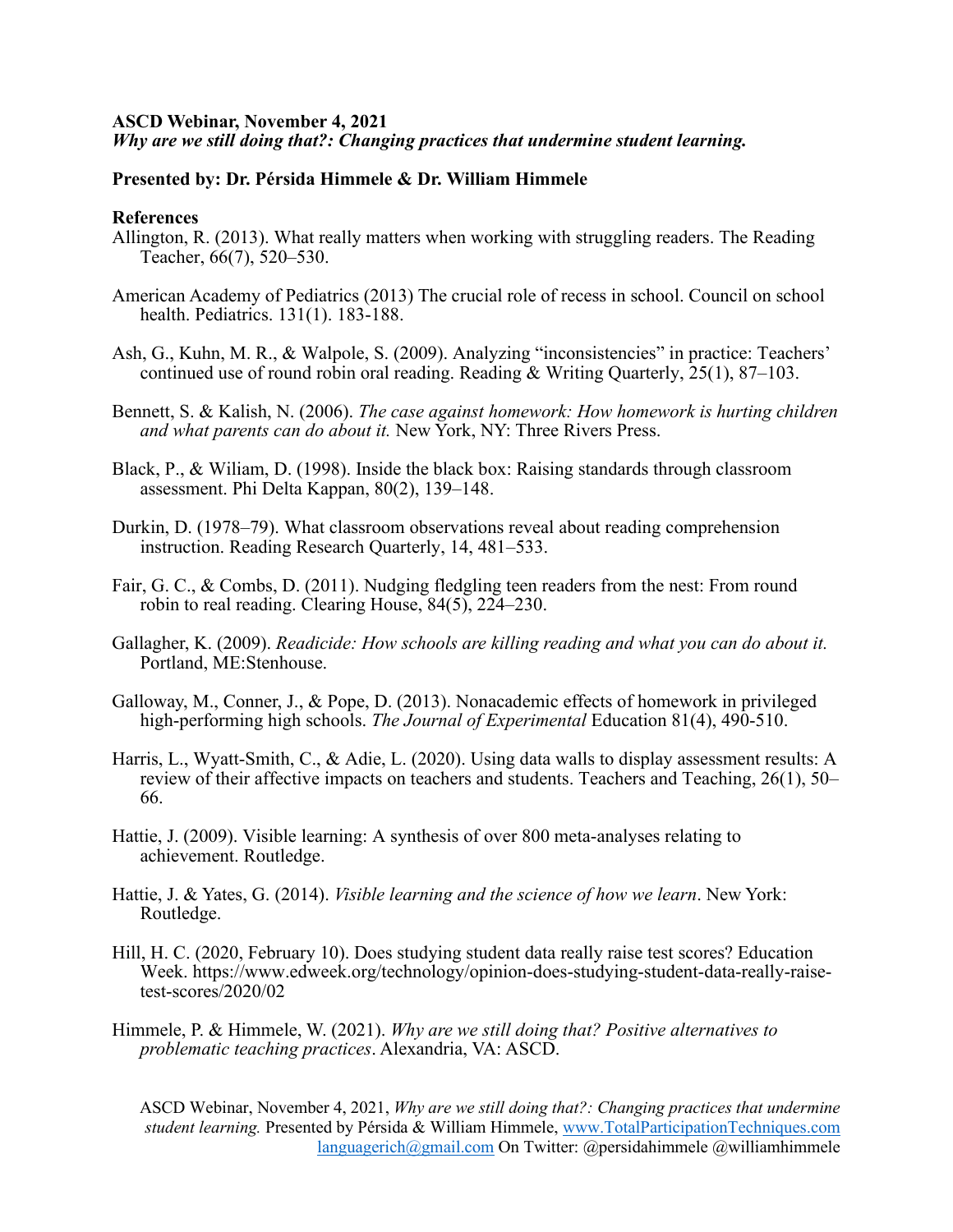- Himmele, P. & Himmele, W. (2017). *Total participation techniques: Making every student an active learner*. Alexandria, VA: ASCD.
- Hurley, K. (2016, September 29). The dark side of classroom behavior charts. Washington Post. https://www.washingtonpost.com/news/parenting/wp/2016/09/29/ the-darkside-ofclassroom-behavior-management-charts/
- Jung, L. A., & Smith, D. (2018, September). Tear down your behavior chart. Educational Leadership, 76(1), 12–18.
- Kamenetz, A. (2018, April 29). What "A Nation at Risk" got wrong, and right, about U.S. schools [Radio broadcast]. NPR. Thttps://www.npr.org/sections/ ed/2018/04/29/604986823/what-a-nation-at-risk-got-wrong-and-rightabout-u-s-schools
- Kavale, K. A., & Forness, S. R. (1987). Substance over style: Assessing the efficacy of modality testing and teaching. Exceptional Children, 54(3), 228–239.
- Kohn, A. (2015). Schooling beyond measure and other unorthodox essays about education. Heinemann.
- Koretz, D. (2017). *The testing charade: Pretending to make schools better*. Chicago: The University of Chicago Press.
- Kowalski, M. J., & Froiland, J. M. (2020). Parent perceptions of elementary classroom management systems and their children's motivational and emotional responses. Social Psychology of Education, 23(2), 433–448.
- Miller, D. (2009). Awakening the inner reader in every child. San Francisco, CA: John Wiley & Sons.
- Opitz, M., & Rasinski, T. (2008). Good-bye round robin: 25 effective oral reading strategies. Heinemann.
- Popham, W. J. (2018). Assessment literacy for educators in a hurry. ASCD.
- Pressman, R.M., Sugarman, D.B., Nemon, M.L., Desjarlais, J., Owens, J.A., & Scettini-Evans, A. (2015). Homework and family stress: With consideration of parent's self-confidence, education level, and cultural background. *The American Journal of Family Therapy*, 43(4): 297-313.
- Reutzel, D. R., & Cooter, R. B., Jr. (2019). Teaching children to read: The teacher makes the difference. Pearson Education
- Rohrer, D., & Pashler, H. (2012). Learning styles: Where's the evidence? Medical Education, 46(7), 634–635.
- Schmoker, M. (2018). Focus: Elevating the essentials to radically improve student learning (2nd ed.). ASCD.

ASCD Webinar, November 4, 2021, *Why are we still doing that?: Changing practices that undermine student learning.* Presented by Pérsida & William Himmele, [www.TotalParticipationTechniques.com](http://www.totalparticipationtechniques.com/) [languagerich@gmail.com](mailto:languagerich@gmail.com) On Twitter: @persidahimmele @williamhimmele